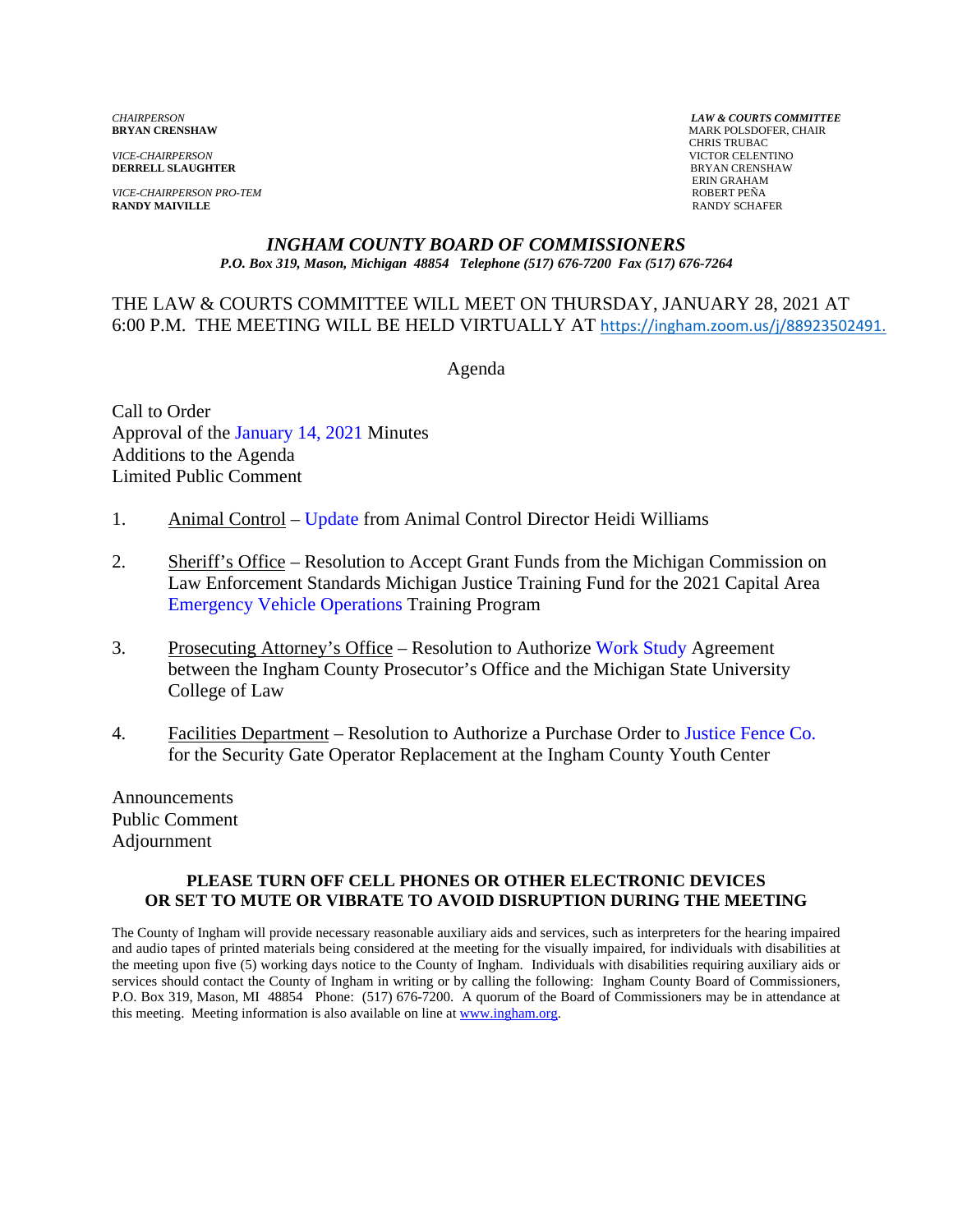### LAW & COURTS COMMITTEE January 14, 2021 Draft Minutes

<span id="page-1-0"></span>The meeting was called to order by Chairperson Polsdofer at 6:00 p.m. virtually via Zoom in accordance with Public Act 228 of 2020 regarding the Open Meetings Act. A roll call attendance vote and the present location of the Committee members was taken for the record.

Members Present: Polsdofer (Ingham County), Trubac (Ingham County), Celentino (Ingham County), Crenshaw (Ingham County), Graham (Ingham County), and Peña (Ingham County).

Members Absent: Schafer.

Others Present: Undersheriff Andrew Bouck, Teri Morton, Heidi Williams, Russel Church, Richard Terrill, Janice Dooley, Teri Thornberry, Gregg Todd, Morgan Cole, Brian Fisher, Mary Sabaj, and Michael Tanis.

Approval of the December 3, 2020 Minutes

# MOVED BY COMM. CRENSHAW, SUPPORTED BY COMM. CELENTINO, TO APPROVE THE MINUTES OF THE DECEMBER 3, 2020 LAW & COURTS COMMITTEE MEETING.

THE MOTION CARRIED UNANIMOUSLY. Absent: Commissioner Schafer.

Additions to the Agenda

None.

Limited Public Comment

None.

# MOVED BY COMM. CRENSHAW, SUPPORTED BY COMM. TRUBAC, TO APPROVE A CONSENT AGENDA CONSISTING OF THE FOLLOWING ITEMS:

- 1. Sheriff's Office
	- a. Resolution to Continue Maintenance and Support from LexisNexis for their E-Citation Programming, Michigan UD-10 Crash Reporting and Diagramming Program
	- b. Resolution to Authorize a Second Amendment to Resolution #20-087 to Extend the Agreement with Danielle Patrick to Audit Evidence and Evidence Records at the Ingham County Sheriff's Office through June 30, 2021
	- c. Resolution to Authorize the Sheriff's Office to Contract with Lansing Mason Area Ambulance Service for Emergency Medical Response and Legal Blood Draw Services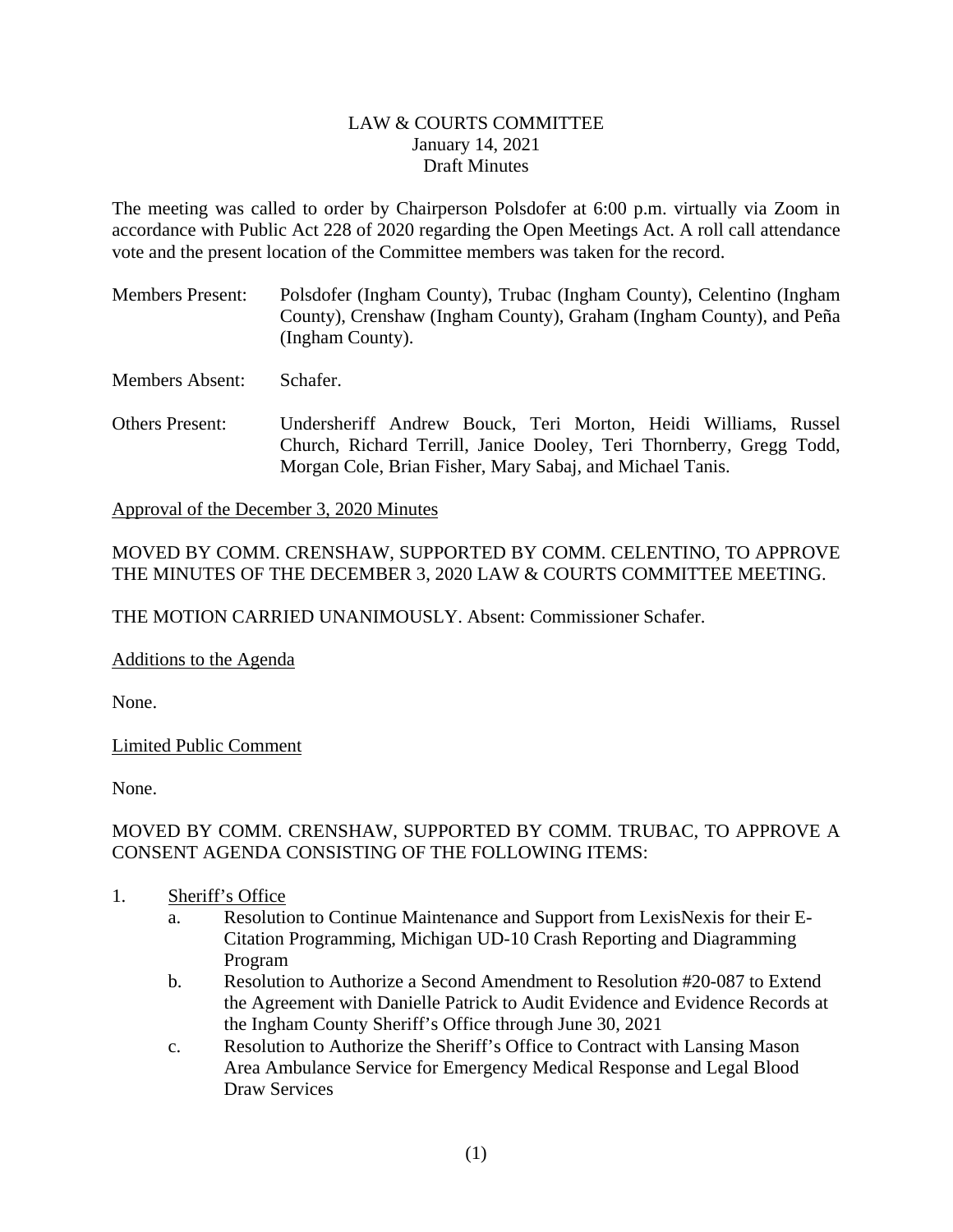- d. Resolution to Authorize Contract Extension with TIGGS Canteen to Continue Food and Laundry Services
- e. Resolution to Authorize Contract Extension with TIGGS Canteen to Continue Commissary Services
- 2. Community Corrections Resolution to Authorize a Contract with the City of Lansing for an Allocation of Funds to Ingham County/City of Lansing Community Corrections for the 2020-2021 City Fiscal Year
- 3. Public Defenders Office Resolution to Create the Position of Social Worker within the Ingham County Office of the Public Defender
- 4. Facilities Department
	- b. Resolution to Authorize an Agreement and Purchase Orders for the Health and Safety Enhancements for the Front Counter Area in the Probate Court Office
	- c. Resolution to Authorize an Agreement Amendment with Safety Systems for Building Monitoring Services at the Ingham County 9-1-1 Center
- 5. Animal Control and Shelter Resolution to Authorize a Memorandum of Understanding between Capital Area Humane Society Spay/Neuter Clinic and Ingham County Animal Control
- 6. 9-1-1 Dispatch Center
	- a. Resolution to Renew Pre-Employment Testing with Ergometrics
	- b. Resolution to Authorize Electronic Training Records Program

Commissioner Crenshaw made a point of order in regards to the motion to have a consent agenda.

Discussion.

THE MOTION CARRIED UNANIMOUSLY. Absent: Commissioner Schafer.

THE MOTION TO APPROVE THE ITEMS ON THE CONSENT AGENDA CARRIED UNANIMOUSLY. Absent: Commissioner Schafer.

- 4. Facilities Department
	- a. Resolution to Authorize Purchase Orders for Circuit Court Courtrooms 3 & 4 Carpet Replacement Project

MOVED BY COMM. CRENSHAW, SUPPORTED BY COMM. TRUBAC, TO APPROVE THE RESOLUTION.

Commissioner Celentino stated that he would be consistent and voting against the resolution. He further stated that there had been a similar resolution at the previous meeting of the Law & Courts Committee, and he did not support that resolution at the time.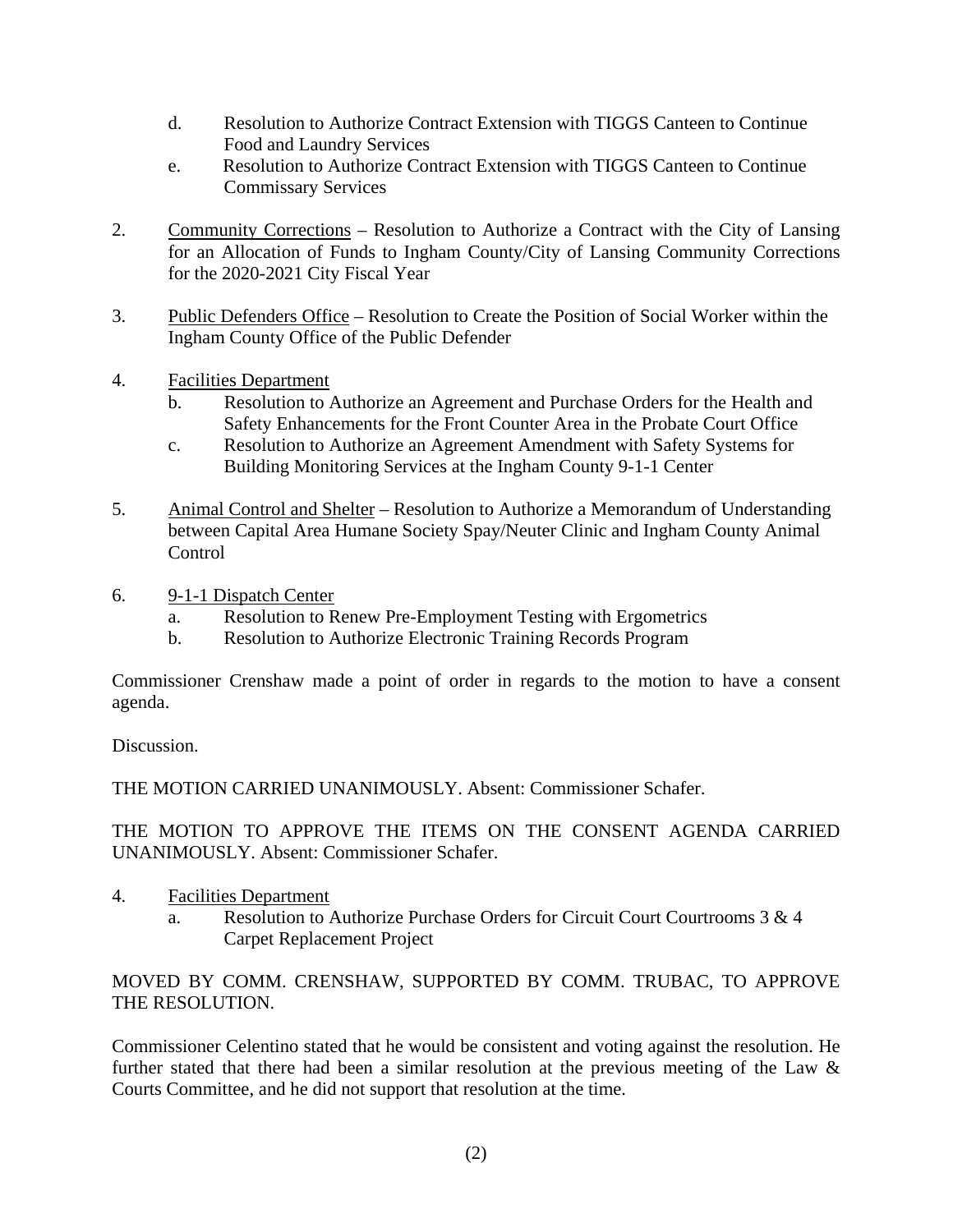Commissioner Celentino stated that he would like to wait to see how the County's finances looked, especially since the County was not sure of the stimulus package that would be coming out of the federal government.

THE MOTION TO APPROVE THE RESOLUTION CARRIED. **Yeas**: Trubac, Crenshaw, Peña, Graham **Nays**: Polsdofer, Celentino **Absent**: Schafer

### Public Comment

Undersheriff Andrew Bouck, Ingham County Sheriff's Office (ISCO), stated that he wanted to welcome the new Commissioners on behalf of ISCO to the Law & Courts Committee. He further stated that he looked forward to meeting the new Commissioners in-person one of these days.

Morgan Cole, Probate Court Administrator, stated that she wanted to welcome the Commissioners to 2021. She further stated that she wanted to thank the Law & Courts Committee for their support of the Probate Court and its safety improvements, as it meant a lot to herself, staff, and the public.

#### **Announcements**

Commissioner Peña stated that after the adjournment of the Law & Courts Committee, he would be attending a meeting for his church. He further stated that his church was having an emergency planning session because of threats of vandalism against the church.

Commissioner Peña stated that he hoped the events in the next couple of days would be peaceful.

Chairperson Polsdofer stated that he agreed with Commissioner Peña. He further stated that ISCO, Michigan State Police, and City of Lansing Police Department and others were coordinating with each other in the hopes that any wrong behavior would be quickly addressed.

Commissioner Peña thanked Chairperson Polsdofer.

#### Adjournment

The meeting was adjourned at 6:09 p.m.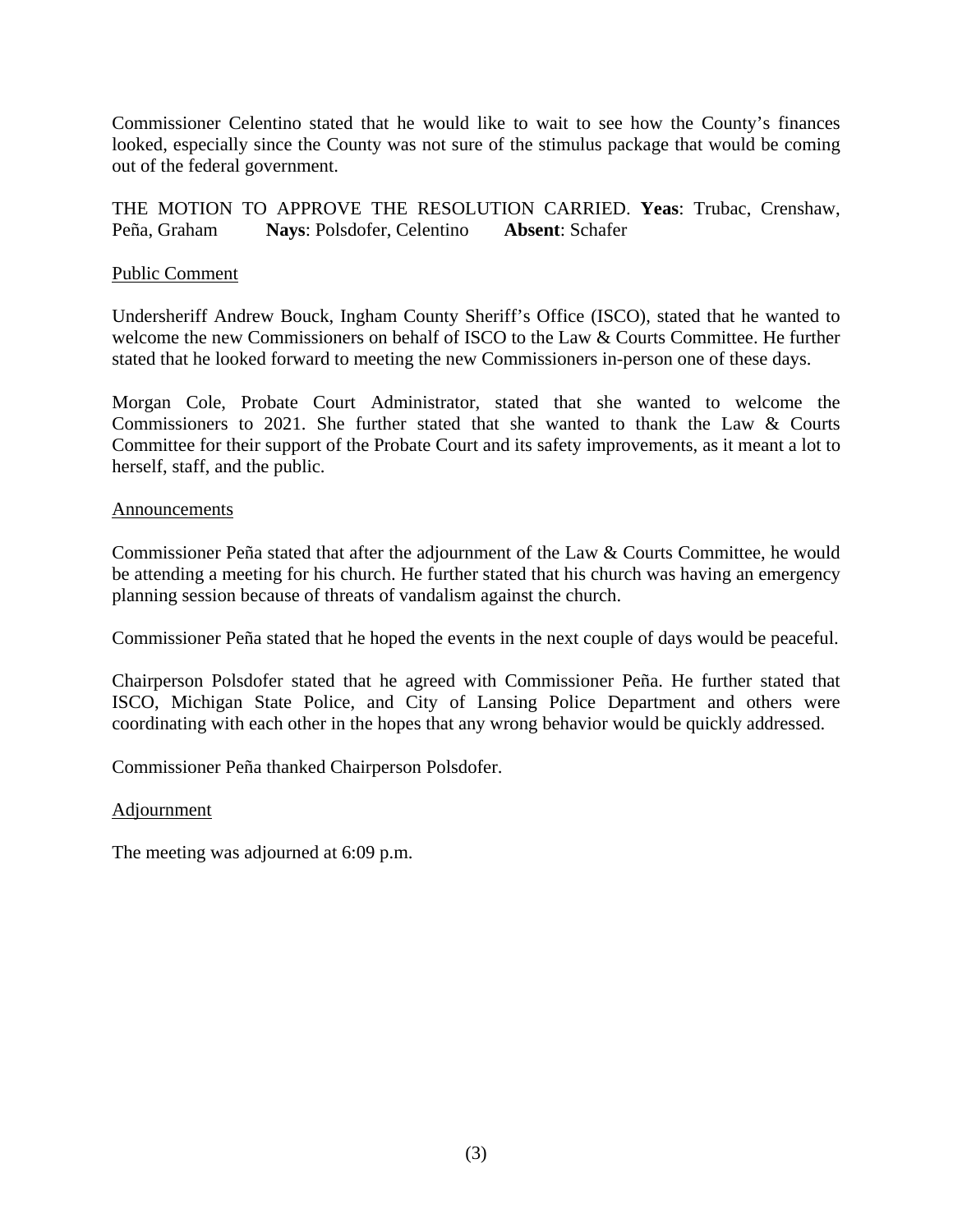# **JANUARY 28, 2021 LAW & COURTS AGENDA STAFF REVIEW SUMMARY**

# **RESOLUTION ACTION ITEMS:**

# **The Deputy Controller recommends approval of the following resolutions:**

*2. Sheriff's Office – Resolution to Accept Grant Funds from the Michigan Commission on Law Enforcement Standards Michigan Justice Training Fund for the 2021 Capital Area Emergency Vehicle Operations Training Program* 

This resolution will approve the acceptance of the 2021 Michigan Justice Training Fund grant for the Capital Area Emergency Vehicle Operations Training Program in the amount of \$87,069.44, with an in-kind match of \$29,023.21 for a total budget of \$116,092.65 for the time period of January 1, 2021 through December 31, 2021. The grant provides reimbursement funding for expenses relating to Emergency Vehicle Operation training for in-service deputies and officers. The required in-kind match of \$29,023.21 is provided by the Sheriff's Office in personnel wages and equipment.

See memo for details.

*3. Prosecuting Attorney's Office – Resolution to Authorize Work Study Agreement between the Ingham County Prosecutor's Office and the Michigan State University College of Law*

This resolution will authorize an agreement between the Ingham County Prosecutor's Office (ICPO) and the Michigan State University (MSU) College of Law for a Federally funded Work Study Employment Program providing 50% reimbursement to the County for the wages paid to participants and Ingham County's payroll contribution is 50% plus fringes. ICPO has utilized legal interns from the Michigan State University College of Law since 1998. Recently, the university and the college formally merged and the law school is no longer its own entity. As a result, MSU has requested to enter into an updated Federal Work Study agreement with the university. Funds are included in the ICPO 2021 budget for this expense.

See memo for details.

*4. Facilities Department – Resolution to Authorize a Purchase Order to Justice Fence Co. for the Security Gate Operator Replacement at the Ingham County Youth Center* 

This resolution will authorize a purchase order to Justice Fence Co. for the security gate operator replacement at the Youth Center for a cost not to exceed \$9,230, including a \$2,000 contingency. The vehicle entry gate operator at the Youth Center has outlived its useful life and is failing. Justice Fence Co. submitted the lowest responsive and responsible proposal of \$7,230 for the replacement of the gate operator, rollers, and both sensors in the asphalt. A pressure edge and photo eye will also be added to be compliant with the current safety code.

See memo for details.

# **PRESENTATION:**

1. *Animal Control – Update from Animal Control Director Heidi Williams*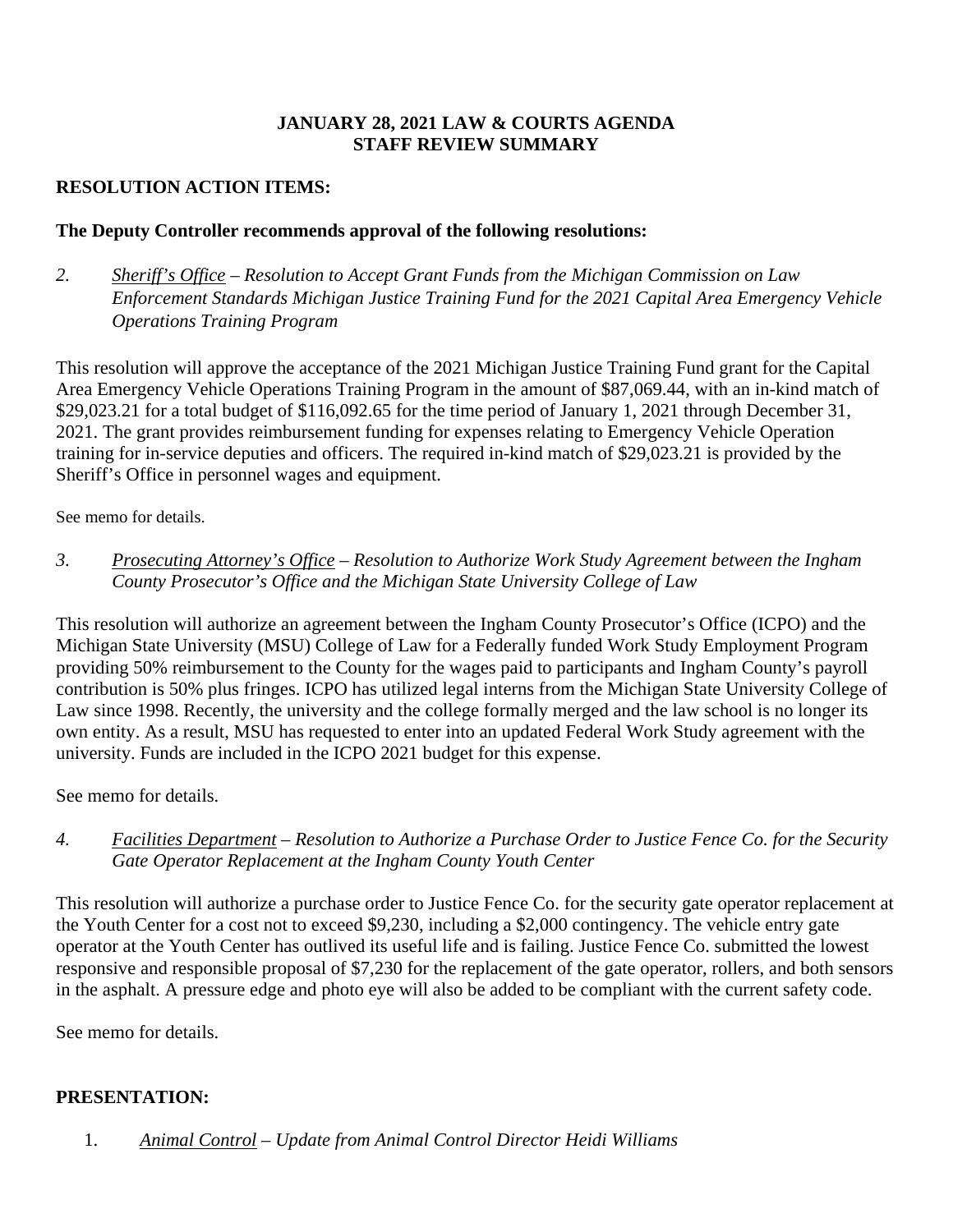<span id="page-5-0"></span>State of the Shelter Update for the Ingham County Law & Courts Committee

January 28, 2021

# **PetPoint**

The Ingham County Animal Control and Shelter (ICACS) will be transitioning to a shelter management software called PetPoint in the next few months. The software will allow us to go paperless (or at least reduced paper) and be able to better track data & statistics. Additionally, because PetPoint pushes updates to Shelter Animal Count, which allows us access to new grant opportunities. The first year of the software fees, all hardware purchases and new wireless access points in the shelter were generously paid for by the Ingham County Animal Shelter Fund.

# **Storage**

In December of 2020, a storage shed was built in the back lot of ICACS. The shed allows us to store bulky items like kennels, cages, and straw out of the shelter. While the shelter is a beautiful and modern facility, storage for these items was not addressed and presented us with storage challenges. The completion of the shed solves our storage needs. Many thanks to the Facilities Department for their assistance with this project.

# **Fear Free Program**

In the spring of 2020, ICACS adopted the Fear Free Sheltering Practices. "Admission to any shelter is stressful for animals because of the abrupt change in their environment. The strange sights, smells, and sounds combined with the presence of unfamiliar people and animals cause uneasiness, thus almost all animals experience at least some degree of fear and anxiety following admission. Their day-to-day interactions may be inconsistent and unpredictable, making it difficult for them to learn what to expect and more difficult for them to adapt." (www.fearfreepets.com)

 Because of this program, we needed to make a number of changes to the way we facilitated adoptions. We stopped allowing unrestricted public access to the adoptable dog kennels and installed shades that block the windows outside of those kennels. This is because constant visual stimuli keep the dogs in a heightened state of arousal and leads to certain behaviors like cage reactiveness that decreases their ability to be adopted. One thing you will notice when you enter the shelter is the lack of noise from barking dogs. The dogs are calmer, happier, and get the 18 hours of sleep a day that dogs require to be happy & healthy. (Before, we estimated they were getting about 12 hours a day. We all know how we feel when we are sleep deprived!)

Another part of the Fear Free Program is exercise and enrichment. Each animal receives daily enrichment activities like snuffle mats, busy bags, pup cups, scratching posts, and feeder mice (toys shaped like mice that dispense cat treats). These "treats" are designed to mentally stimulate the animal which refocuses their stress and anxiety.

### **End of year report**

Each year, ICACS will be publishing a year end report. In it will be major events, accomplishments, and happenings for the year. We will post it on our website, social media and put it out to the media.

# **Transparency**

ICACS is attempting to be more transparent in our mission, operations, and outreach. We realize that there is broken trust with some in our community, and we are attempting to repair that trust through outreach, shelter tours and better communication.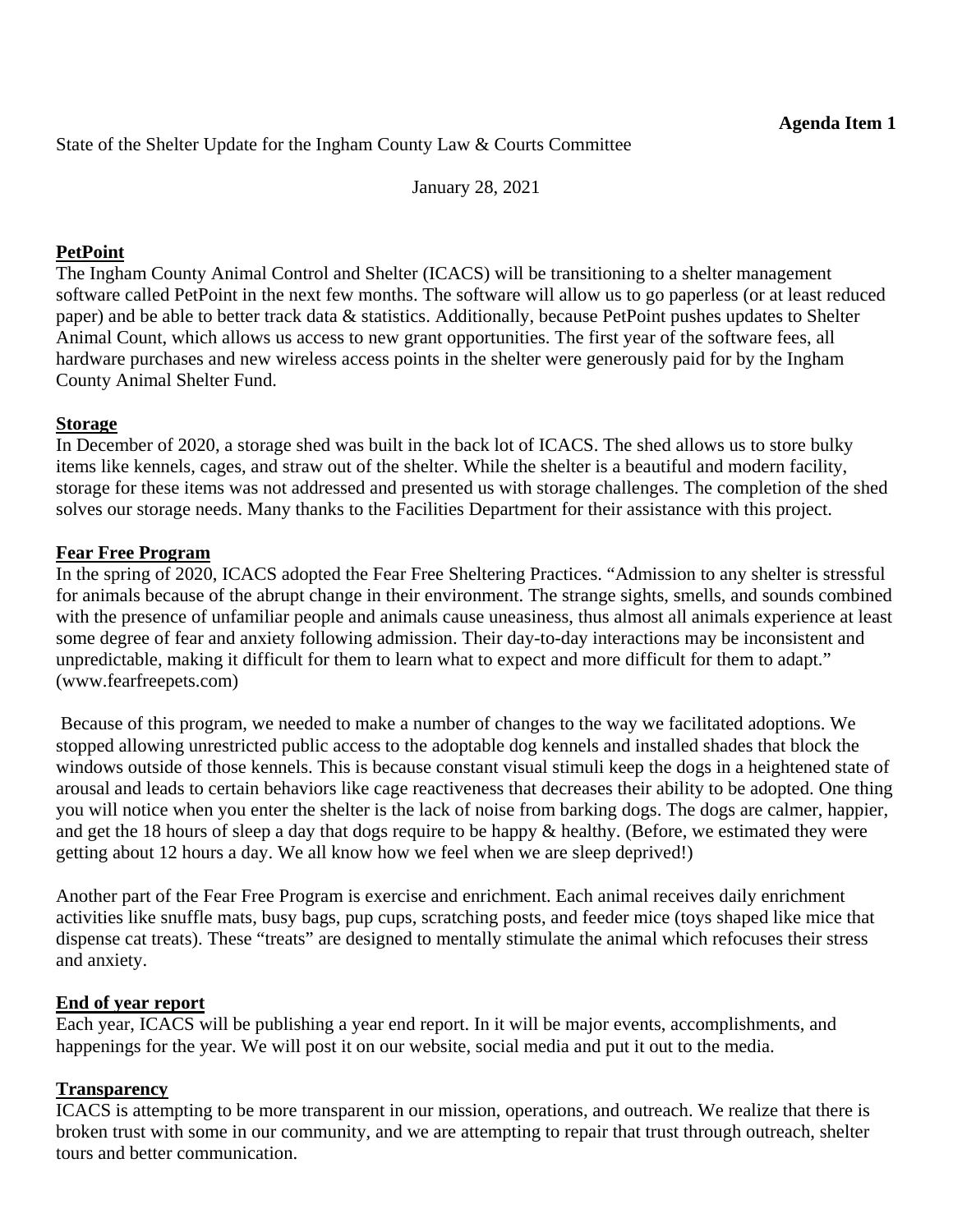# **Community support & Outreach**

We continued our free vaccination clinics throughout the COVID-19 Pandemic. We adapted to a drive through model where citizens and staff would be the safest. In 2019, ICACS held 12 clinics and vaccinated 1,264 animals (cats & dogs). In 2020, we held 7 clinics and vaccinated 1,111 animals. The drive-thru clinics were extremely successful and the community gave a lot of positive feedback on them. We will continue that model in the spring of 2020 as COVID and the weather allow.

In January of 2021, we began a small, reduced cost spay & neuter program at the shelter. The clinic is put on twice a month and fifteen cats are spayed/neutered at each clinic. This is an extension of the existing Spay & Neuter Voucher Program that ICACS has run for many years. There are only two locations (CAHS and Southside Animal Hospital) that participate in this program and they are overwhelmed. It is our goal to reach out to more veterinary clinics in Ingham County to get them to participate in this much needed program.

In April of 2020, with the pandemic ramping up and people out of work, we feared that there could possibly be a large increase in pet surrenders because people were unable to care for them. In an attempt to prevent that, we started a number of Free Pet Food Banks. This program is funded entirely by the community and corporate donors and to date, we have provided thousands of pounds of free food and cat litter to our residents in need. Thanks to very dedicated volunteers, Connie Page and Bobbie Lemon, the food banks have continued throughout the winter months. I'm happy to say despite our initial fears, we have not seen an uptick in pet surrenders. It is our goal to keep these programs running for as long as the support exists.

In the winter of 2019, it was determined that the ICACS Outreach Center was becoming unsafe for volunteers & residents to occupy. The foundation was crumbling in one corner and runoff from rainfall was contributing to the problem. The house also needed a new water heater and furnace. Thanks to a very generous donor, all of these repairs were completed in the summer of 2020. Our dedicated volunteers have spent the last nine months painting, patching drywall, and re-organizing the center. It remains closed due to the COVID-19 Pandemic; however, volunteers go daily to put out free food  $\&$  supplies.

# **Additional Programs**

ICACS created a number of new programs in 2020 to include: New Leash on Life, Operation Santa Paws, and The Space Tails Reading Program. Most of these programs have been put on hold because of the COVID-19 Pandemic, but we will bring them back as soon as it is safe to do so.

# **MSU Partnerships**

ICACS has many unique opportunities to partner with Michigan State University. One exciting program is called "Justice Heals". The program aims to partner shelter dogs with victims of sexual assault. The grant is facilitated by Dr. Marie Hopfensperger, DVM, DACVB, who runs the MSU Veterinary Center's Behavioral Service. Dr. Hop, as she is fondly called, is one of only two board certified behaviorists in the State of Michigan. She is a long time ICACS supporter and sits on the ICACS Advisory Board.

We are also collaborating with Dr. Jackie Jacobs who works for the MSU Department of Animal Science. Dr. Jacobs is working on research involving light and cat behavior in animal shelters. Very soon, a study will begin at ICACS where cats are monitored for their reactions to certain light conditions. They will be attempting to determine if there is a "cat preferred" light composition that impacts stress, hiding behavior and adoptability in shelter cats. We are excited to see the results of this groundbreaking study.

MSU School of Veterinary Medicine also assists ICACS with spay/neuter surgeries as a part of the surgical rotation for MSU Veterinary Students.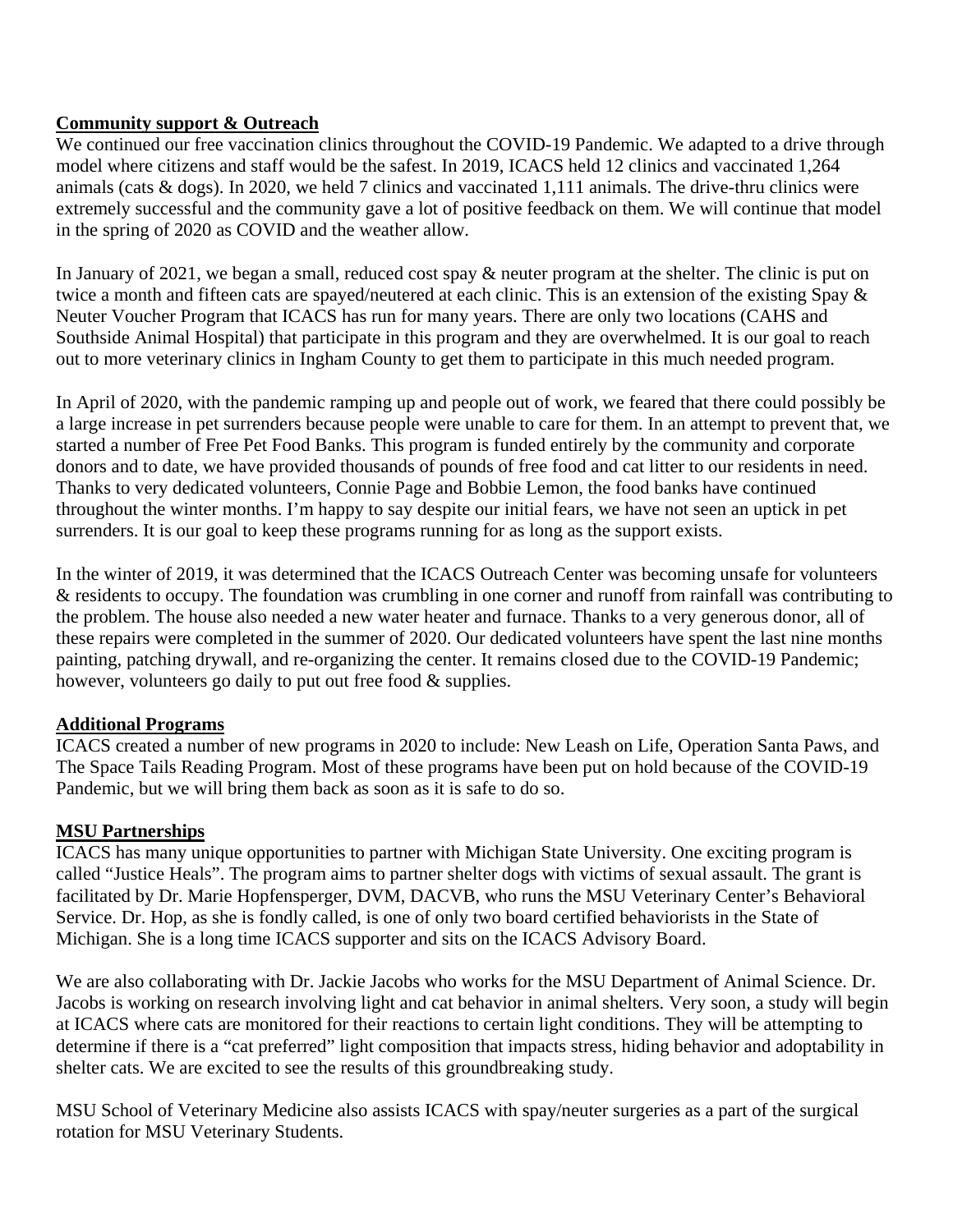### **Municipal Shelter Outreach**

From time to time, ICACS finds itself with low shelter population. When this occurs, we reach out to other municipal shelters in the State of Michigan to ease their shelter population. We transfer dogs and cats to our shelter & get them adopted out quickly. We have very strong working relationships with St. Clair County, Macomb County, Lake County, Charlevoix County, and others. The phrase, "It takes a village" is certainly true in the Animal Shelter world. We will undoubtedly have a large-scale someday that will require assistance from other shelters. We strive to have excellent working relationships with other shelters so that there is a seamless transfer of animals when this happens.

### **Mason Police K-9 tamarack**

One of our "feel good" moments in 2020 was placing a formerly neglected German Shepard who had been seized in a large-scale hoarding case in St. Clair County with The Mason Police Department. Tamarack, as she is called, was quickly identified as a candidate to be a Police Dog and passed all of her evaluations with flying colors. Her surgeries were performed and donated by Dr. Hopfensperger and her ongoing Veterinary Care was donated by Dr. & Mrs. Main at the Mason Veterinary Clinic. The Mason Rotary Club collected over \$20,000.00 to pay for her training and specialized equipment. Tamarack will begin her "recruit" training in the spring of 2021. We couldn't be prouder to be a part of this amazing dog's journey!

### **Animal Control Officers**

Animal Control Officers (ACO's) were trained and equipped with tourniquets in 2020. These life saving tools can be used on humans as well as animals. Each officer received training from members of the Ingham County Sheriff's Office and are proficient in their use.

ACO's will also be undergoing basic first aid/CPR training as well as basic first aid training for animals. Each ACO vehicle will be equipped with a multi-use first aid kit readily available to deploy as needed.

Officers will also begin making contact with each complainant for welfare, abuse/neglect, or other criminal calls for service. We have noticed a lot of on-line chatter about "animal control not doing anything" about certain calls. In an attempt to have better community relations and educate the public about our role, officers will be calling each complainant after the conclusion of the call to let them know what was done.

There seems to be a lot of confusion with our local law enforcement partners about the responsibilities of animal control officers. Because of this confusion, we will be producing several short training films that area departments can distribute to their staff. These films will be uploaded to the ICACS YouTube channel and be available to the public as well. There will be many more films coming in 2021 to include: "What happens to an animal on intake?", "A day in the life of an Animal Care Specialist", "Enrichment at ICACS", and "A Brief Tutorial on Michigan Animal Law".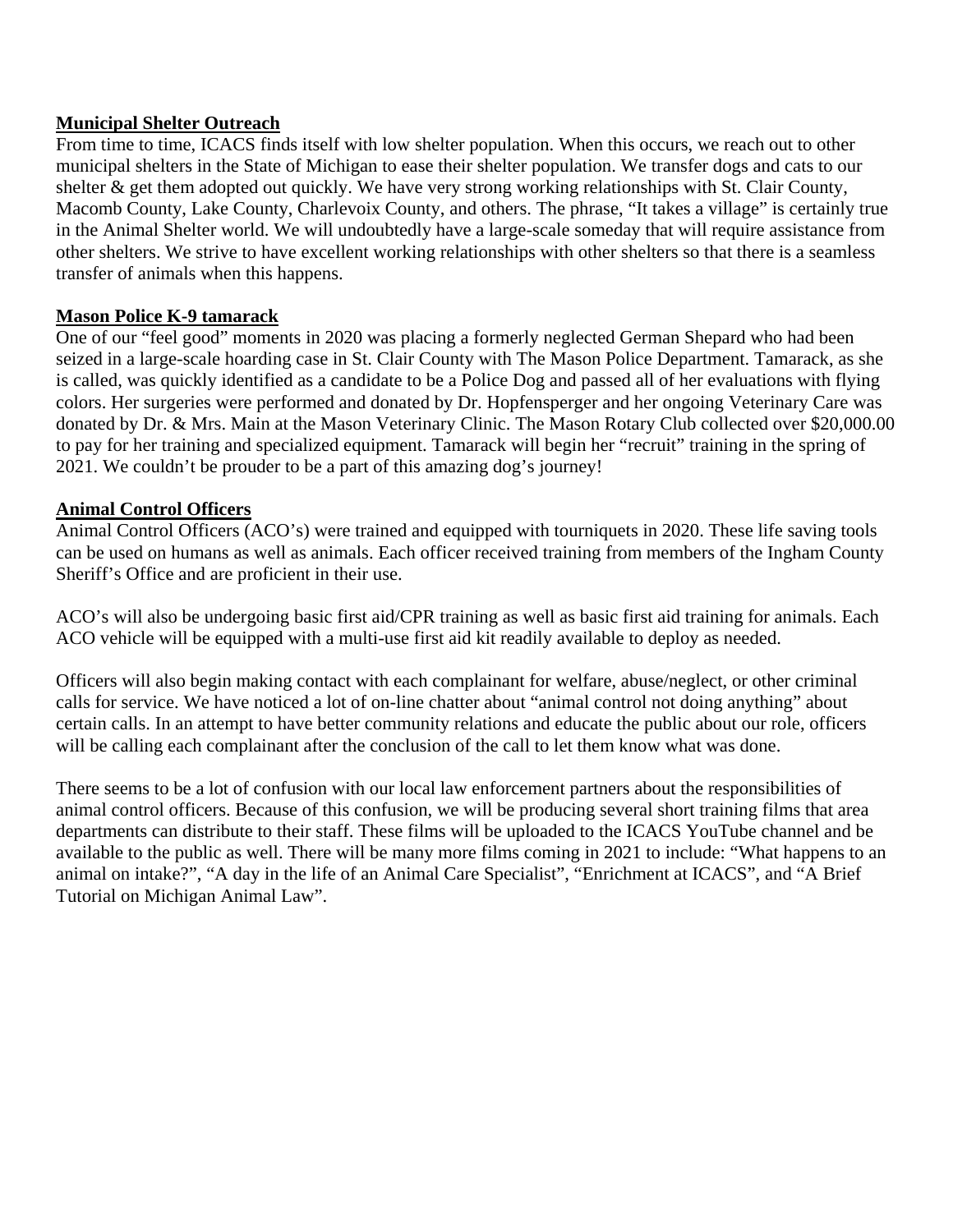<span id="page-8-0"></span>**TO:** Board of Commissioners, Law & Courts Committee, Finance Committee **FROM:** Bob Boerkoel, Sergeant, Ingham County Sheriff's Office **DATE:** January 19, 2021 **SUBJECT:** Resolution to accept grant funds from the Michigan Commission on Law Enforcement Standards Michigan Justice Training Fund for the 2021 Capital Area Emergency Vehicle Operations Training Program. For the meeting agendas of January 28, 2021 and February 3, 2021

# **BACKGROUND**

This resolution is for the approval to accept the 2021 Michigan Commission on Law Enforcement Standards (MCOLES) Michigan Justice Training Fund for the 2021 Capital Area Emergency Vehicle Operation Training Program. The grant award provides reimbursement funding for personnel wages, supplies, operating expenses, and travel expenses relating to Emergency Vehicle Operation training for in-service deputies and officers.

# **ALTERNATIVES**

N/A

# **FINANCIAL IMPACT**

This award reimburses the county up to \$87,069.44, with a required in-kind match of \$29,023.21 assumed by the Ingham County Sheriff's Office in personnel wages and equipment for a total project cost of \$116,092.65.

# **STRATEGIC PLANNING IMPACT**

This project fits with the Ingham County Goals of: (A) Service to Residents - provide easy access to quality, cost effective services that promote well-being and quality of life for the residents of Ingham County as it promotes the safe operation of emergency vehicles in order to provide effective and efficient police responses during emergent calls; (C) Finance – Maintain and enhance County fiscal health to ensure delivery of services as it utilizes available grant monies awarded to Ingham County to reduce financial obligation of Ingham County while providing important skills training intended to mitigate risk and liability to Ingham County.

# **OTHER CONSIDERATIONS**

Both of the Ingham County Sheriff's Office line-of-duty deaths, Sergeant Paul Cole and Deputy Grant Whitaker, occurred during emergency vehicle operation. This program seeks to train not only critical physical driving skills, but also critical decision-making as it relates to Emergency Vehicle Operations in order to provide safe, effective emergency responses.

# **RECOMMENDATION**

Based on the information presented, I respectfully recommend approval of the attached resolution to support accepting the Michigan Commission on Law Enforcement Standards Michigan Justice Training Fund grant award for the 2021 Capital Area Emergency Vehicle Operations Training Program.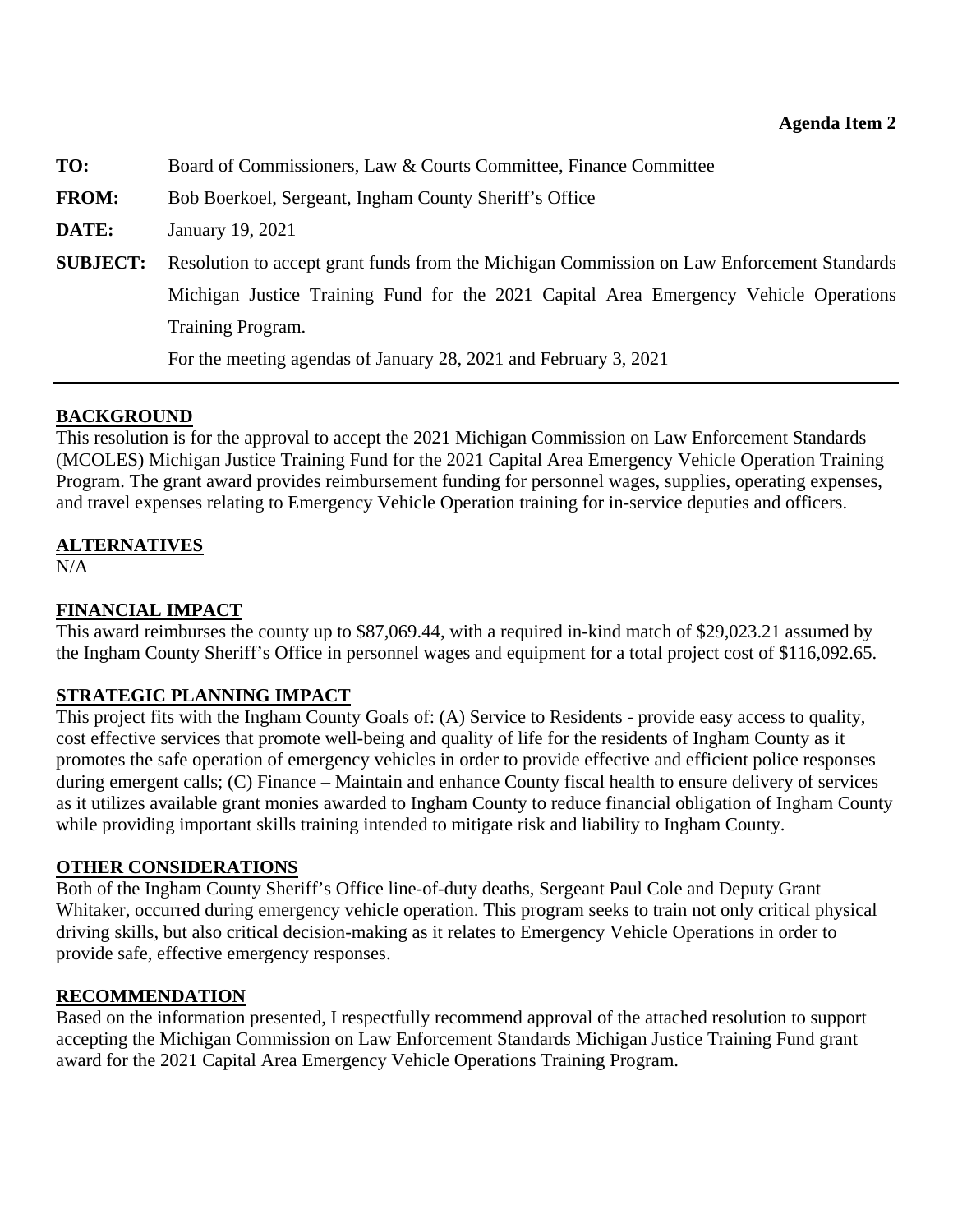Introduced by the Law & Courts and Finance Committees of the:

# INGHAM COUNTY BOARD OF COMMISSIONERS

# **RESOLUTION TO ACCEPT GRANT FUNDS FROM THE MICHIGAN COMMISSION ON LAW ENFORCEMENT STANDARDS MICHIGAN JUSTICE TRAINING FUND FOR THE 2021 CAPITAL AREA EMERGENCY VEHICLE OPERATIONS TRAINING PROGRAM**

WHEREAS, the Ingham County Sheriff's Office applied to receive an Emergency Vehicle Operations training grant from the Michigan Commission on Law Enforcement Standards (MCOLES) Michigan Justice Training Fund; and

WHEREAS, the Ingham County Sheriff's Office has provided Emergency Vehicle Operations (EVO) training for its deputies and Mid-Michigan law enforcement officers for over twenty-eight years; and

WHEREAS, the purpose of the training is to improve critical physical and decision-making skills required during emergency vehicle operations and to mitigate risk and liability; and

WHEREAS, the award amount of the grant is \$87,069.44 for personnel wages, supplies, operating expenses, and travel, with a required in-kind match of \$29,023.21 assumed by the Ingham County Sheriff's Office in personnel wages and equipment, for a total project cost of \$116,092.65.

THEREFORE BE IT RESOLVED, that the Ingham County Board of Commissioners approves the acceptance of the 2021 Michigan Justice Training Fund grant for the Capital Area Emergency Vehicle Operations Training Program in the amount of \$87,069.44, with an in-kind match of \$29,023.21 for a total budget of \$116,092.65 for the time period of January 1, 2021 through December 31, 2021.

BE IT FURTHER RESOLVED, that the Ingham County Board of Commissioners directs the Controller/Administrator to make any necessary budget adjustments in the Ingham County Sheriff's Office 2021 Budget.

BE IT FURTHER RESOLVED, that the Chairperson of the Board of Commissioners is hereby authorized to sign any necessary contract documents on behalf of the County after approval as to form by the County Attorney.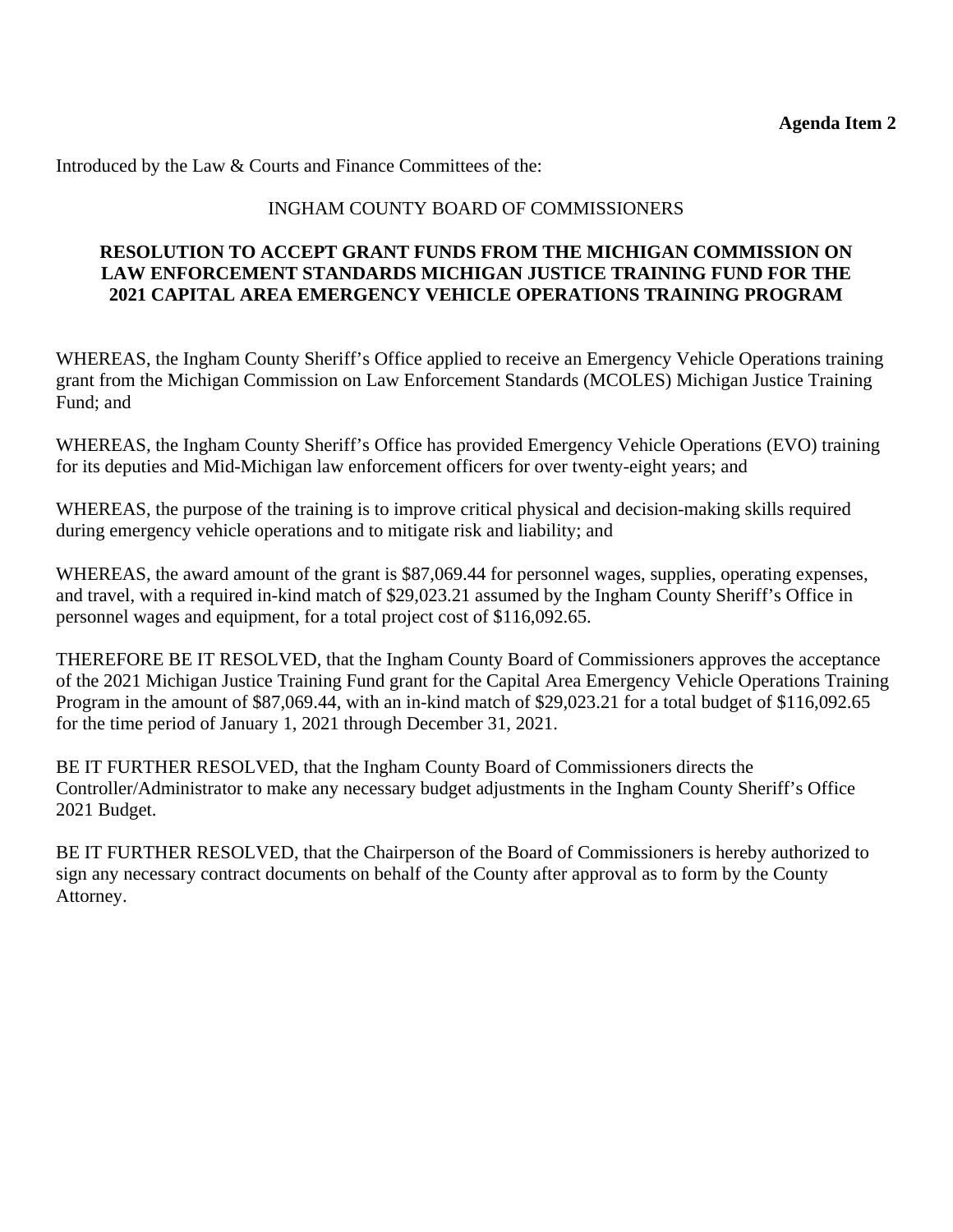<span id="page-10-0"></span>

| TO:             | Board of Commissioners Law & Courts and Finance Committees                                                                                              |  |
|-----------------|---------------------------------------------------------------------------------------------------------------------------------------------------------|--|
| <b>FROM:</b>    | Mike Cheltenham, Chief Assistant Prosecuting Attorney                                                                                                   |  |
| DATE:           | January 17, 2021                                                                                                                                        |  |
| <b>SUBJECT:</b> | Resolution to Authorize Work Study Agreement with Michigan State University (MSU) and the<br>Ingham County Prosecutor's Office (ICPO) for Legal Interns |  |

# **BACKGROUND**

The Ingham County Prosecutor's Office has utilized legal interns from the Michigan State University College of Law since 1998. Recently, the university and the college formally merged and the law school is no longer its own entity. Previously, the law school was known as the Detroit College of Law at Michigan State University. As a result, Michigan State University (MSU) has requested our office enter into an updated Federal Work Study agreement with the university.

Historically, the use of MSU legal interns has been very beneficial to both parties. Legal interns work hand in hand with assistant prosecuting attorneys. They assist in the preparation and presentation of cases in court. Often the interns achieve enough autonomy to handle significant portions of an actual criminal prosecution. As a result, the interns gain valuable courtroom experience and practical knowledge. Many of our interns are able to obtain APA positions in other parts of the state because of the experience gained in Ingham County.

# **ALTERNATIVES**

Our office also utilizes interns from the Western Michigan University Thomas M. Cooley Law School. However, having a larger pool of interns to select from ensures that our office can select the most qualified local law students.

# **FINANCIAL IMPACT**

The proposed agreement would have no financial impact since work-study funds are already included in the 2021 ICPO budget.

### **OTHER CONSIDERATIONS**

Our office has consulted with Steve Kwasnik, President of the ICEA APA union, regarding interns performing APA functions. Mr. Kwasnik agrees that the interns are a necessary augmentation to our legal staff and supports the use of this program.

# **RECOMMENDATION**

Based on the information provided, I respectfully request approval of the attached resolution.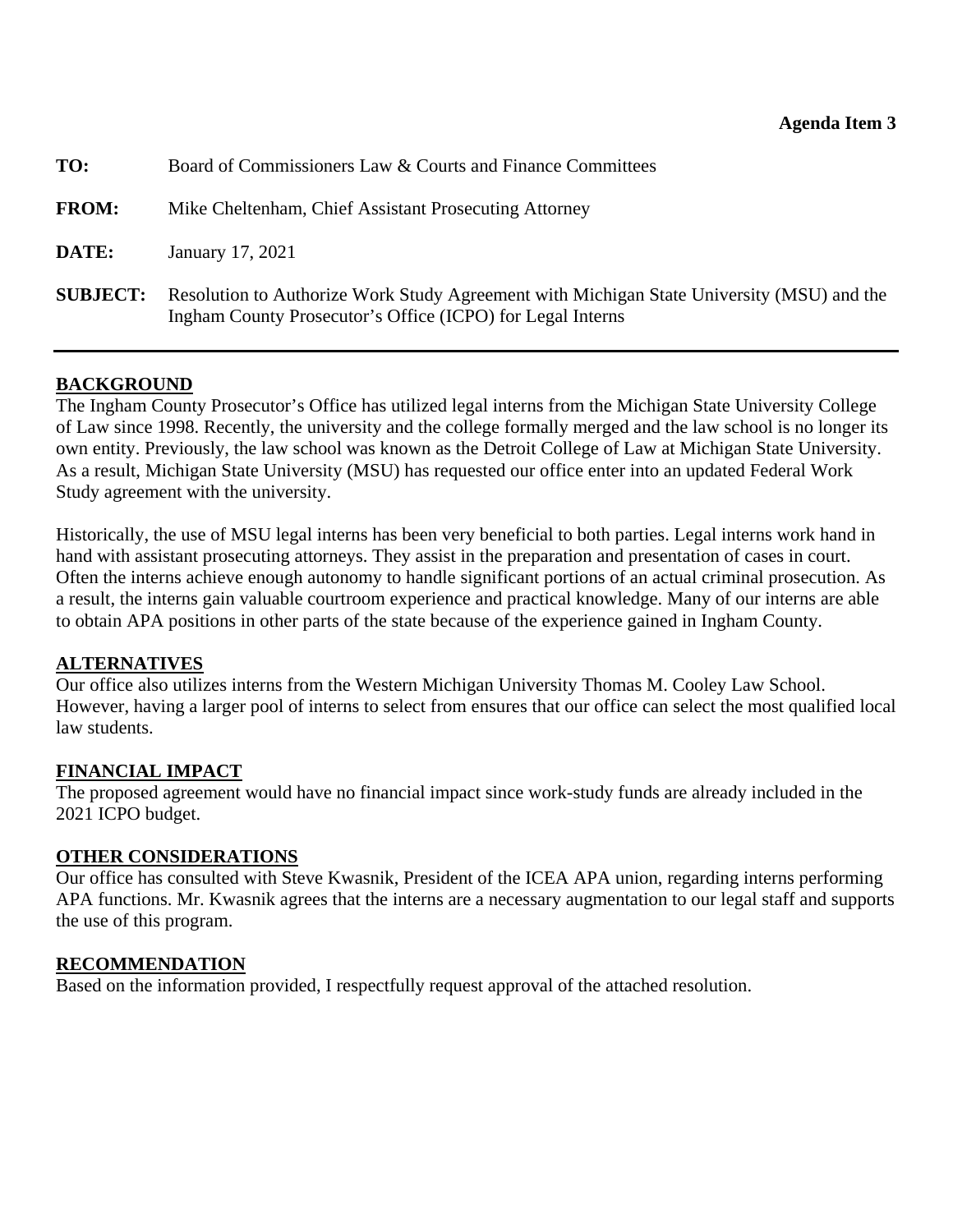Introduced by the Law & Courts and Finance Committees of the:

# INGHAM COUNTY BOARD OF COMMISSIONERS

# **RESOLUTION TO AUTHORIZE WORK STUDY AGREEMENT BETWEEN THE INGHAM COUNTY PROSECUTOR'S OFFICE AND THE MICHIGAN STATE UNIVERSITY COLLEGE OF LAW**

WHEREAS, funding is available through the Michigan State University College of Law Work Study Program; and

WHEREAS, the Work Study Program is a valuable asset to effective County government, and significantly within the County courts; and

WHEREAS, an agreement is necessary to specify responsibilities including accidents, injuries, and reimbursement levels/procedures; and

WHEREAS, Michigan State University College of Law utilizes federal funding, providing fixed reimbursement/contribution rates at 50% via Federal government reimbursement; and

WHEREAS, Ingham County contributes the remaining 50% via payroll contribution plus FICA.

THEREFORE BE IT RESOLVED, that the Ingham County Board of Commissioners hereby authorizes an agreement between the Ingham County Prosecutor's Office and Michigan State University College of Law for a federally funded Work Study Employment Program providing 50% reimbursement to the County for the wages paid to persons participating in this employment program.

BE IT FURTHER RESOLVED, that Ingham County will contribute the remaining 50% via payroll contribution plus FICA.

BE IT FURTHER RESOLVED, that the Ingham County Controller/Administrator is authorized to make any necessary budget adjustments.

BE IT FURTHER RESOLVED, that the Chairperson of the Board of Commissioners is authorized to sign any agreement documents for this program consistent with this resolution and subject to the approval as to form by the County Attorney.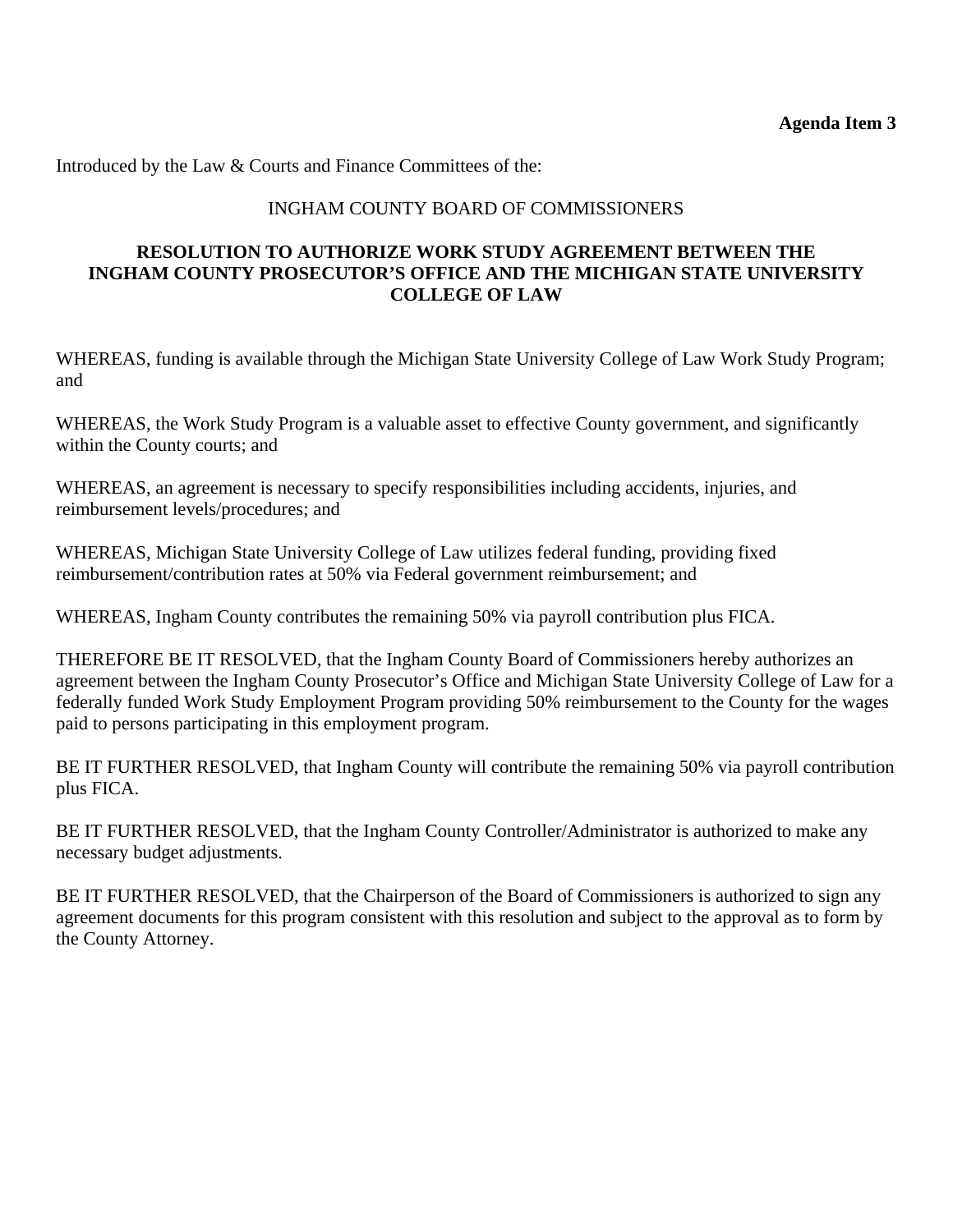<span id="page-12-0"></span>

| TO:          | Board of Commissioners, Law and Courts, County Services & Finance Committees                                                                  |  |  |  |
|--------------|-----------------------------------------------------------------------------------------------------------------------------------------------|--|--|--|
| <b>FROM:</b> | <b>Rick Terrill, Facilities Director</b>                                                                                                      |  |  |  |
| DATE:        | January 19, 2021                                                                                                                              |  |  |  |
| RE:          | Resolution to Authorize a Purchase Order to Justice Fence Co. for the Security Gate Operator<br>Replacement at the Ingham County Youth Center |  |  |  |
|              | For the meeting agendas of: January 28, February 2 & 3                                                                                        |  |  |  |
|              |                                                                                                                                               |  |  |  |

# **BACKGROUND**

The vehicle entry gate operator at the Youth Center has outlived its useful life and is failing.

Justice Fence has submitted the lowest responsive and responsible proposal of \$7,230.00 for the replacement of the gate operator, rollers, and both sensors in the asphalt. A pressure edge and photo eye will also be added to be compliant with the current safety code.

### **ALTERNATIVES**

The alternative would be put out a formal RFP, delaying the much needed replacement which has already caused problems for County employees entering and exiting the facility gate.

# **FINANCIAL IMPACT**

Funds are available in the approved 2020 CIP line item # 245-66299-978000-20F13. We are requesting a \$2,000.00 contingency for any unforeseen circumstances.

| Project      | Beginning   | <b>Current Balance</b> | Requested  | Remaining  |
|--------------|-------------|------------------------|------------|------------|
|              | Balance     |                        | Amount     | Balance    |
| 245-66299-   | \$12,000.00 | \$12,000.00            | \$9,230.00 | \$2,770.00 |
| 978000-20F13 |             |                        |            |            |
| Public       |             |                        |            |            |
| Improvements |             |                        |            |            |
| Fund         |             |                        |            |            |

# **OTHER CONSIDERATIONS**

There are no other considerations that we are aware of at this time.

# **RECOMMENDATION**

Based on the information presented, the Facilities Department respectfully recommends approval of the attached resolution to support a purchase order to Justice Fence for the replacement of the Youth Center security gate operator.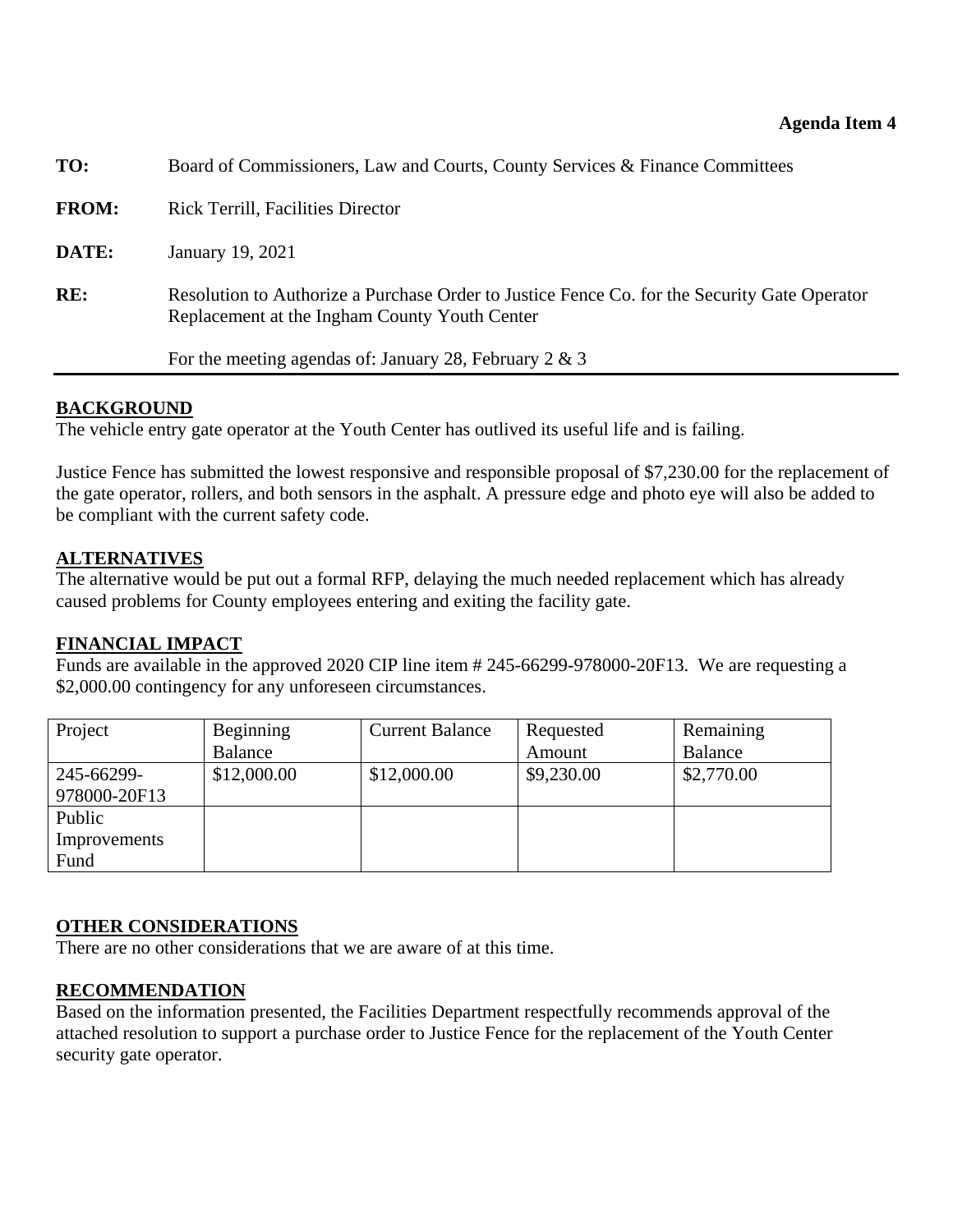### **Agenda Item 4**

| TO:   | <b>Rick Terrill, Facilities Director</b>                                            |
|-------|-------------------------------------------------------------------------------------|
| FROM: | James Hudgins, Director of Purchasing                                               |
| DATE: | January 20, 2021                                                                    |
| RE:   | Memorandum of Performance for Packet No. 13-20 Security Gate at the Youth<br>Center |

The Purchasing Department can confirm that three written bids were sought and received from vendors for the purpose of repairing the gate at the youth center, replacing the automatic gate operator, rollers and both sensors in the asphalt, along with installing a new pressure edge and photo eye to be complaint with the current safety code(s).

The Purchasing Department can confirm the following:

| Function                   | <b>Overall Number of</b> | Number of Local |
|----------------------------|--------------------------|-----------------|
|                            | Vendors                  | Vendors         |
| Vendors invited to propose |                          |                 |
| Vendors responding         |                          |                 |

A summary of the vendors' costs:

| <b>Company Name</b>  | <b>Local Preference</b> | <b>Quoted Amount</b>             |
|----------------------|-------------------------|----------------------------------|
| <b>Justice Fence</b> | No, Battle Creek MI     | \$7,230.00                       |
| Dewitt Fence         | Yes, Lansing MI         | \$9,550.00                       |
| <b>Spartan Fence</b> | No, Morrice MI          | Submitted a no proposal response |

*You are now ready to complete the final steps in the process: 1) evaluate the submissions based on the criteria established in the RFP; 2) confirm funds are available; 3) submit your recommendation of award along with your evaluation to the Purchasing Department; 4) write a memo of explanation; and, 5) prepare and submit a resolution for Board approval.* 

*This Memorandum is to be included with your memo and resolution submission to the Resolutions Group as acknowledgement of the Purchasing Department's participation in the purchasing process.* 

*If I can be of further assistance, please do not hesitate to contact me by e-mail at jhudgins@ingham.org or by phone at 676-7309.*